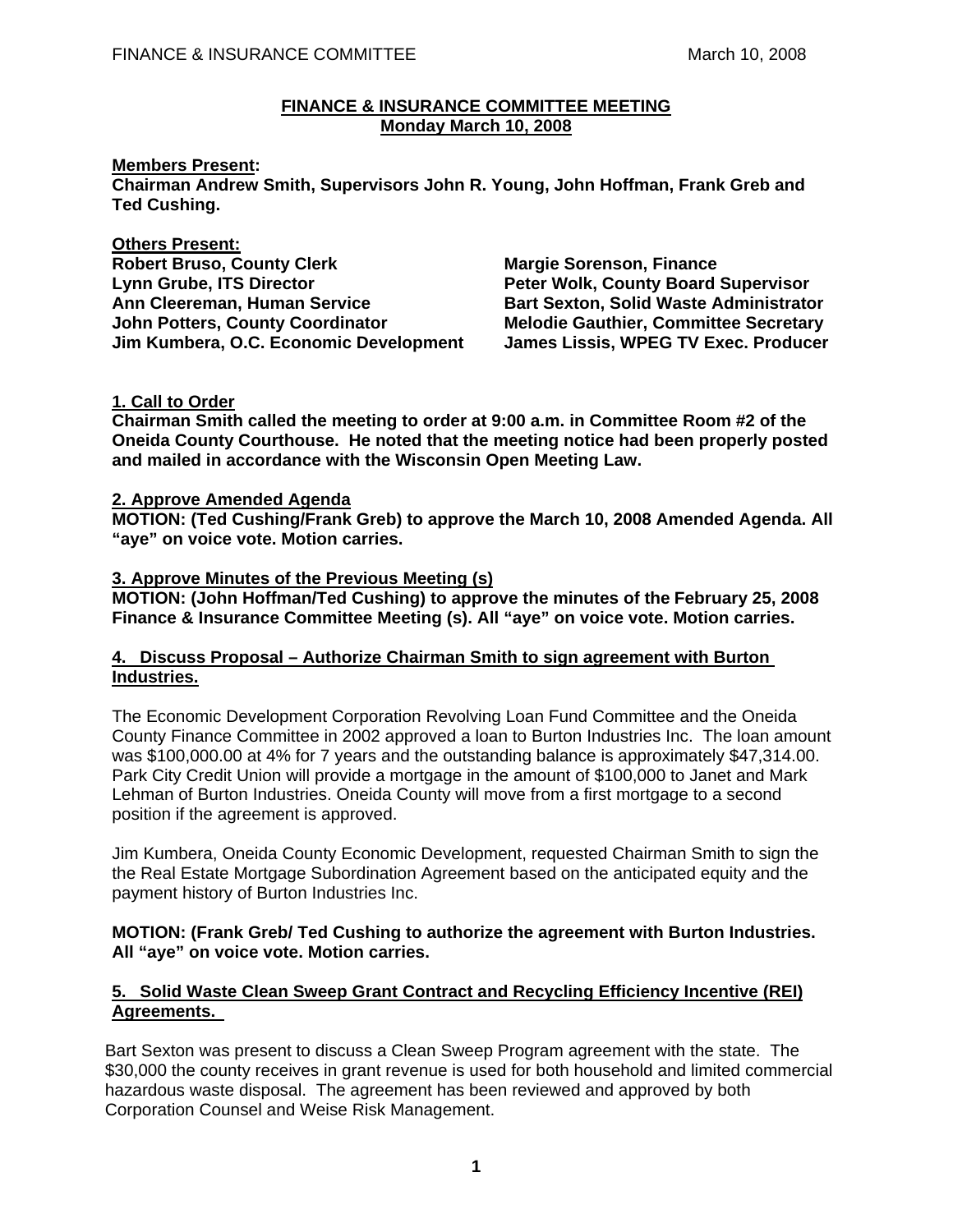#### **MOTION: (John Hoffman/Frank Greb) to authorize entering into the Wisconsin Clean Sweep Grant Contract – Continuous Collection Event with the State of Wisconsin. All "aye" on voice vote. Motion carries.**

Mr. Sexton also explained the Recycling Efficiency Incentive (REI). The Landfill is starting to process more recycling from outlying townships. At this time they have 6 pending agreements with towns in Lincoln County. The agreement qualifies the township for a recycling efficiency incentive grant and that is approximately 60 to 70 cents per capita per year.

### **MOTION: (John Hoffman/Frank Greb) to approve the Recycling Efficiency Incentive (REI) agreement. All "aye" on voice vote. Motion carries.**

 **(**Committee agreed to take County Clerk out of order)

### **6. Vouchers, Reports and Purchase Orders**

#### **County Clerk**

Bob Bruso presented bills and voucher to the Committee for approval.

# **MOTION: (Ted Cushing/John Hoffman) to approve the Clerks bills and Vouchers as presented. All "aye" on voice vote. Motion carries.**

### **Treasurer**

# **Information Technology Services**

Lynn Grube presented bills and vouchers to the Committee for approval.

### **MOTION: (John Hoffman/Ted Cushing to approve ITS bills and Vouchers as presented. All "aye" on voice vote. Motion carries**

Lyn Grube presented Line Item Transfers to the Committee for approval.

# **MOTION: (Ted Cushing/Frank Greb) to approve the Line Item Transfers as presented. All "aye" on voice vote. Motion carries.**

(Committee agreed to take Finance out of order)

# **Finance**

 Marge Sorenson presented bills, vouchers and blanket purchase order to the Committee for approval.

### **MOTION: (John Hoffman/Ted Cushing) to approve the bills, vouchers and blanket purchase orders as presented. All "aye" on voice vote. Motion carries.**

#### **7. Interview/Discussion on the Management Group / Human Service Center Study.**

The Management Group (TMG) interviewed with the Finance Committee for the Human Service Center Study. The Committee will make their decision on March 18, 2008 on the proposed service contract.